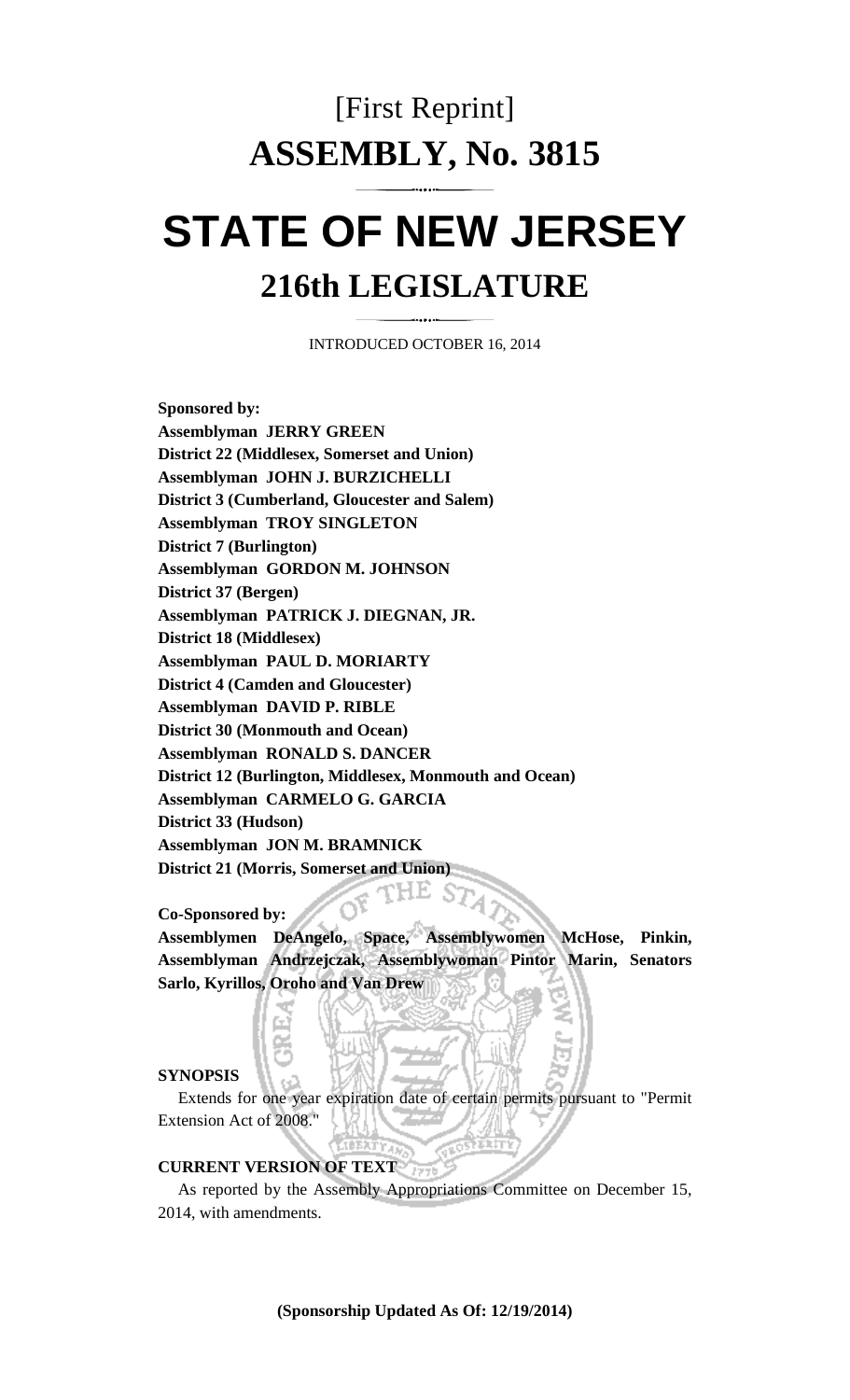2

 **EXPLANATION – Matter enclosed in bold-faced brackets** [**thus**] **in the above bill is not enacted and is intended to be omitted in the law.**  1 **AN ACT** concerning the extension of certain permits and approvals 2 affecting the physical development of property located within the 3 State of New Jersey and amending P.L.2008, c.78. 4 5 **BE IT ENACTED** *by the Senate and General Assembly of the State*  6 *of New Jersey:* 7 8 1. Section 2 of P.L.2008, c.78 (C.40:55D-136.2) is amended to 9 read as follows: 10 2. The Legislature finds and declares that: 11 a. The most recent national recession has caused one of the 12 longest economic downturns since the Great Depression of the 13 1930s and has drastically affected various segments of the New 14 Jersey economy, but none as severely as the State's banking, real 15 estate and construction sectors. 16 b. The real estate finance sector of the economy is in severe 17 decline due to the sub-prime mortgage problem and the resultant 18 widening mortgage finance crisis. The extreme tightening of 19 lending standards for home buyers and other real estate borrowers 20 has reduced access to the capital markets. 21 c. As a result of the crisis in the real estate finance sector of the 22 economy, real estate developers and redevelopers, including 23 homebuilders, and commercial, office, and industrial developers, 24 have experienced an industry-wide decline, including reduced 25 demand, cancelled orders, declining sales and rentals, price 26 reductions, increased inventory, fewer buyers who qualify to 27 purchase homes, layoffs, and scaled back growth plans. 28 d. The process of obtaining planning board and zoning board of 29 adjustment approvals for subdivisions, site plans, and variances can 30 be difficult, time consuming and expensive, both for private 31 applicants and government bodies. 32 e. The process of obtaining the myriad other government 33 approvals, required pursuant to legislative enactments and their 34 implementing rules and regulations, such as wetlands permits, 35 treatment works approvals, on-site wastewater disposal permits, 36 stream encroachment permits, flood hazard area permits, highway 37 access permits, and numerous waivers and variances, also can be 38 difficult and expensive; further, changes in the law can render these 39 approvals, if expired or lapsed, impossible to renew or re-obtain. 40 f. County and municipal governments obtain determinations of 41 master plan consistency, conformance, or endorsement with State or 42 regional plans, from State and regional government entities which 43 may expire or lapse without implementation due to the state of the 44 economy. 45 g. The current national recession] The most recent national

> Matter underlined thus is new matter.  **Matter enclosed in superscript numerals has been adopted as follows: 1 Assembly AAP committee amendments adopted December 15, 2014.**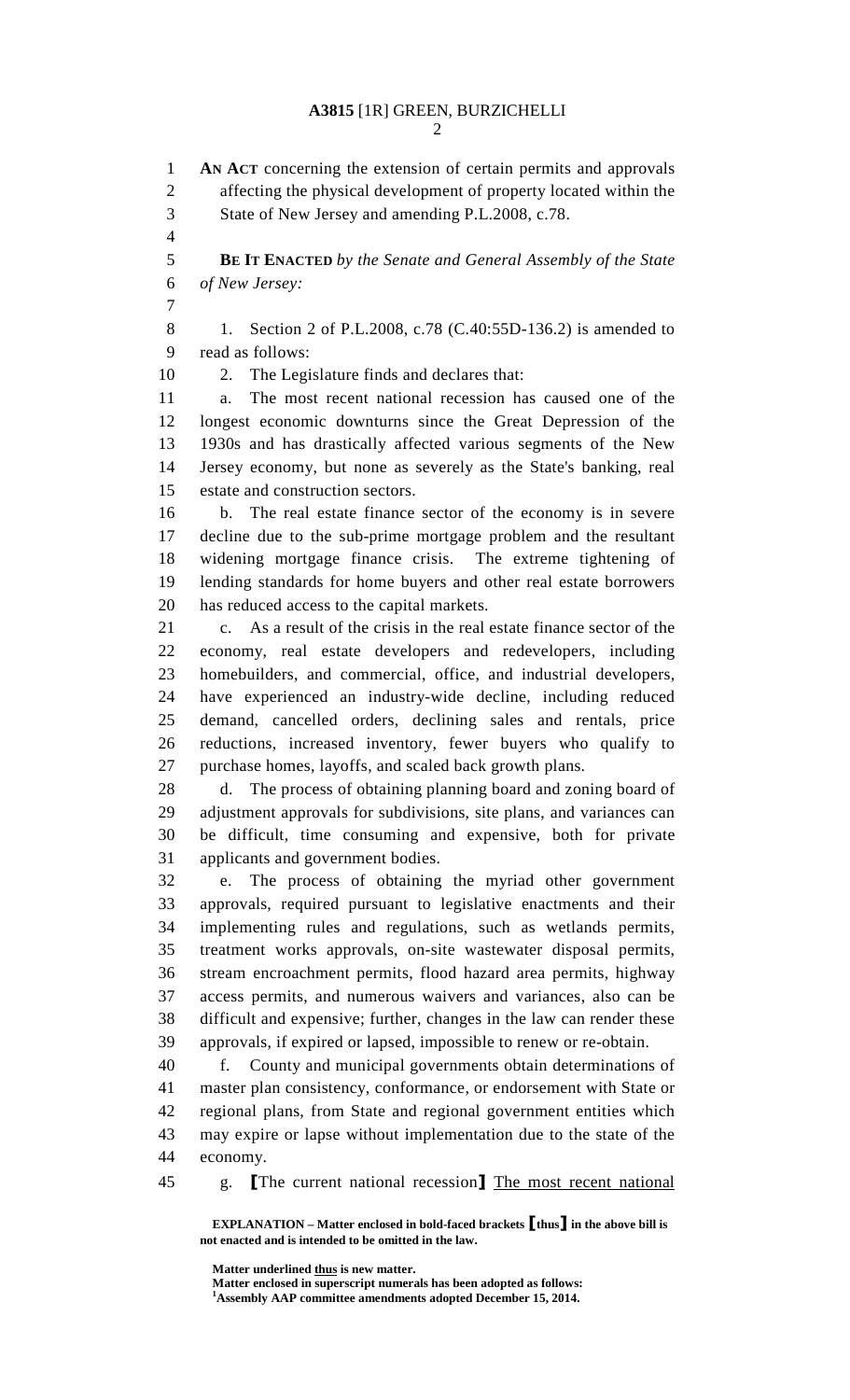3

1 recession has severely weakened the building industry, and many 2 landowners and developers are seeing their life's work destroyed by 3 the lack of credit and dearth of buyers and tenants, due to the crisis 4 in real estate financing and the building industry, uncertainty over 5 the state of the economy, and increasing levels of unemployment in 6 the construction industry.

7 h. The construction industry and related trades are sustaining 8 severe economic losses, and the lapsing of government development 9 approvals would, if not addressed, exacerbate those losses.

10 i. Financial institutions that lent money to property owners, 11 builders, and developers are experiencing erosion of collateral and 12 depreciation of their assets as permits and approvals expire, and the 13 extension of these permits and approvals is necessary to maintain 14 the value of the collateral and the solvency of financial institutions 15 throughout the State.

16 i. Due to the current inability of builders and their purchasers 17 to obtain financing, under existing economic conditions, more and 18 more once-approved permits are expiring or lapsing and, as these 19 approvals lapse, lenders must re-appraise and thereafter 20 substantially lower real estate valuations established in conjunction 21 with approved projects, thereby requiring the reclassification of 22 numerous loans which, in turn, affects the stability of the banking 23 system and reduces the funds available for future lending, thus 24 creating more severe restrictions on credit and leading to a vicious 25 cycle of default.

26 k. As a result of the continued downturn of the economy, and 27 the continued expiration of approvals which were granted by State 28 and local governments, it is possible that thousands of government 29 actions will be undone by the passage of time.

30 l. Obtaining an extension of an approval pursuant to existing 31 statutory or regulatory provisions can be both costly in terms of 32 time and financial resources, and insufficient to cope with the 33 extent of the present financial situation; moreover, the costs 34 imposed fall on the public as well as the private sector.

35 m. It is the purpose of this act to prevent the wholesale 36 abandonment of approved projects and activities due to the present 37 unfavorable economic conditions, by tolling the term of these 38 approvals for a period of time, thereby preventing a waste of public 39 and private resources.

40 (cf: P.L.2012, c.48, s.1)

41

42 2. Section 3 of P.L.2008, c.78 (C.40:55D-136.3) is amended to 43 read as follows:

44 3. As used in P.L.2008, c.78 (C.40:55D-136.1 et seq.):

45 "Approval" means, except as otherwise provided in section 4 of 46 P.L.2008, c.78 (C.40:55D-136.4), any approval of a soil erosion and 47 sediment control plan granted by a local soil conservation district 48 under the authority conferred by R.S.4:24-22 et seq., waterfront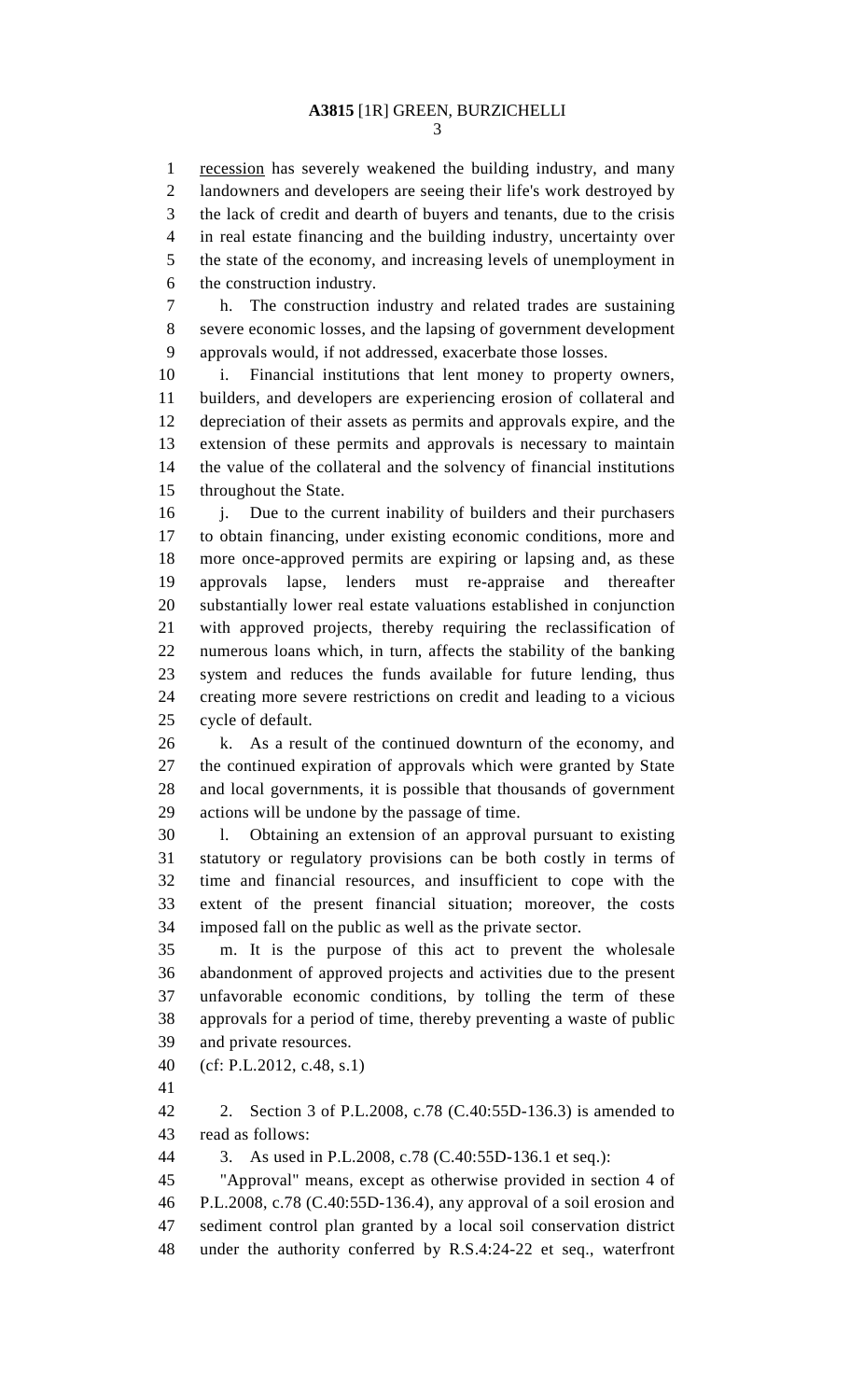## **A3815** [1R] GREEN, BURZICHELLI

4

1 development permit issued pursuant to R.S.12:5-1 et seq., permit 2 issued pursuant to "The Wetlands Act of 1970," P.L.1970, 3 c.272 (C.13:9A-1 et seq.), permit issued pursuant to the "Freshwater 4 Wetlands Protection Act," P.L.1987, c.156 (C.13:9B-1 et al.), 5 approval of an application for development granted by the Delaware 6 and Raritan Canal Commission pursuant to the "Delaware and 7 Raritan Canal State Park Law of 1974," P.L.1974, c.118 (C.13:13A-8 1 et seq.), permit issued by the New Jersey Meadowlands 9 Commission pursuant to the "Hackensack Meadowlands 10 Reclamation and Development Act," P.L.1968, c.404 (C.13:17-1 et 11 al.), approval of an application for development granted by the 12 Pinelands Commission and determination of municipal and county 13 plan conformance pursuant to the "Pinelands Protection Act," 14 P.L.1979, c.111 (C.13:18A-1 et seq.), permit issued and center 15 designations pursuant to the "Coastal Area Facility Review Act," 16 P.L.1973, c.185 (C.13:19-1 et seq.), septic approval granted 17 pursuant to Title 26 of the Revised Statutes, permit granted 18 pursuant to R.S.27:7-1 et seq. or any supplement thereto, right-of-19 way permit issued by the Department of Transportation pursuant to 20 paragraph (3) of subsection (h) of section 5 of P.L.1966, 21 c.301 (C.27:1A-5), approval granted by a sewerage authority 22 pursuant to the "sewerage authorities law," P.L.1946, 23 c.138 (C.40:14A-1 et seq.), approval granted by a municipal 24 authority pursuant to the "municipal and county utilities authorities 25 law," P.L.1957, c.183 (C.40:14B-1 et seq.), an agreement with a 26 municipality, county, municipal authority, sewerage authority, or 27 other governmental authority for the use or reservation of sewerage 28 capacity, approval issued by a county planning board pursuant to 29 chapter 27 of Title 40 of the Revised Statutes, preliminary and final 30 approval granted in connection with an application for development 31 pursuant to the "Municipal Land Use Law," P.L.1975, 32 c.291 (C.40:55D-1 et seq.), permit granted pursuant to the "State 33 Uniform Construction Code Act," P.L.1975, c.217 (C.52:27D-119 34 et seq.), plan endorsement and center designations pursuant to the 35 "State Planning Act," P.L.1985, c.398 (C.52:18A-196 et al.), permit 36 or certification issued pursuant to the "Water Supply Management 37 Act," P.L.1981, c.262 (C.58:1A-1 et al.), permit granted authorizing 38 the drilling of a well pursuant to P.L.1947, c.377 (C.58:4A-5 et 39 seq.), certification or permit granted, exemption from a sewerage 40 connection ban granted, wastewater management plan approved, 41 and pollution discharge elimination system permit pursuant to the 42 "Water Pollution Control Act," P.L.1977, c.74 (C.58:10A-1 et seq.), 43 certification granted pursuant to "The Realty Improvement 44 Sewerage and Facilities Act (1954)," P.L.1954, c.199 (C.58:11-23 45 et seq.), certification or approval granted pursuant to P.L.1971, 46 c.386 (C.58:11-25.1 et al.), certification issued and water quality 47 management plan approved pursuant to the "Water Quality Planning 48 Act," P.L.1977, c.75 (C.58:11A-1 et seq.), approval granted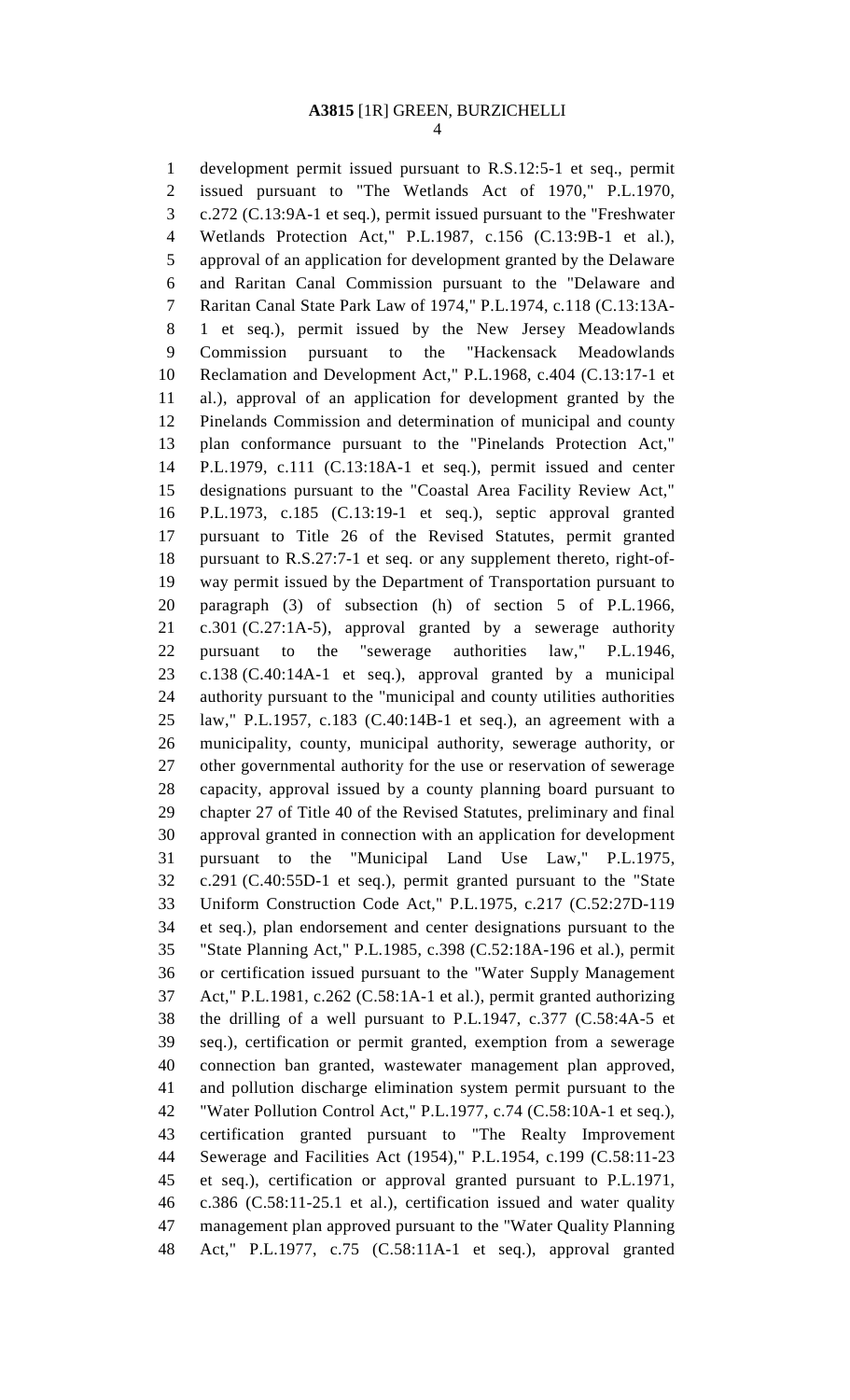1 pursuant to the "Safe Drinking Water Act," P.L.1977, 2 c.224 (C.58:12A-1 et al.), permit issued pursuant to the "Flood 3 Hazard Area Control Act," P.L.1962, c.19 (C.58:16A-50 et seq.), 4 any municipal, county, regional, or State approval or permit granted 5 under the general authority conferred by State law or rule or 6 regulation, or any other government authorization of any 7 development application or any permit related thereto whether that 8 authorization is in the form of a permit, approval, license, 9 certification, permission, determination, interpretation, exemption, 10 variance, exception, waiver, letter of interpretation, no further 11 action letter, agreement or any other executive or administrative 12 decision which allows a development or governmental project to 13 proceed.

14 "Development" means the division of a parcel of land into two or 15 more parcels, the construction, reconstruction, conversion, 16 structural alteration, relocation or enlargement of any building or 17 other structure or facility, or of any grading, soil removal or 18 relocation, excavation or landfill or any use or change in the use of 19 any building or other structure or land or extension of the use of 20 land.

21 "Environmentally sensitive area" means an area designated 22 pursuant to the State Development and Redevelopment Plan 23 adopted, as of the effective date of P.L.2008, c.78, pursuant to 24 P.L.1985, c.398 (C.52:18A-196 et al.) as Planning Area 4B 25 (Rural/Environmentally Sensitive), Planning Area 5 26 (Environmentally Sensitive), or a critical environmental site, but 27 shall not include any extension area as defined in this section.

28 "Extension area" means an area designated pursuant to P.L.1985, 29 c.398 (C.52:18A-196 et seq.) as Planning Area 1 (Metropolitan), 30 Planning Area 2 (Suburban), Planning Area 3 (Fringe Planning 31 Area), Planning Area 4A (Rural Planning Area), a designated 32 center, or a designated growth center in an endorsed plan until June 33 30, 2013, or until the State Planning Commission revises and 34 readopts New Jersey's State Strategic Plan and adopts regulations to 35 refine this definition as it pertains to Statewide planning areas, 36 whichever is later; a smart growth area and planning area 37 designated in a master plan adopted by the New Jersey 38 Meadowlands Commission pursuant to subsection (i) of section 6 of 39 P.L.1968, c.404 (C.13:17-6); regional growth areas, villages, and 40 towns, designated in the comprehensive management plan prepared 41 and adopted by the Pinelands Commission pursuant to section 7 of 42 the "Pinelands Protection Act," P.L.1979, c.111 (C.13:18A-8); the 43 planning area of the Highlands Region as defined in section 3 of the 44 "Highlands Water Protection and Planning Act," P.L.2004, c.120 45 (C.13:20-3), and any Highlands center designated by the Highlands 46 Water Protection and Planning Council, established pursuant to 47 section 4 of P.L.2004, c.120 (C.13:20-4); an urban enterprise zone 48 designated pursuant to P.L.1983, c.303 (C.52:27H-60 et seq.) or